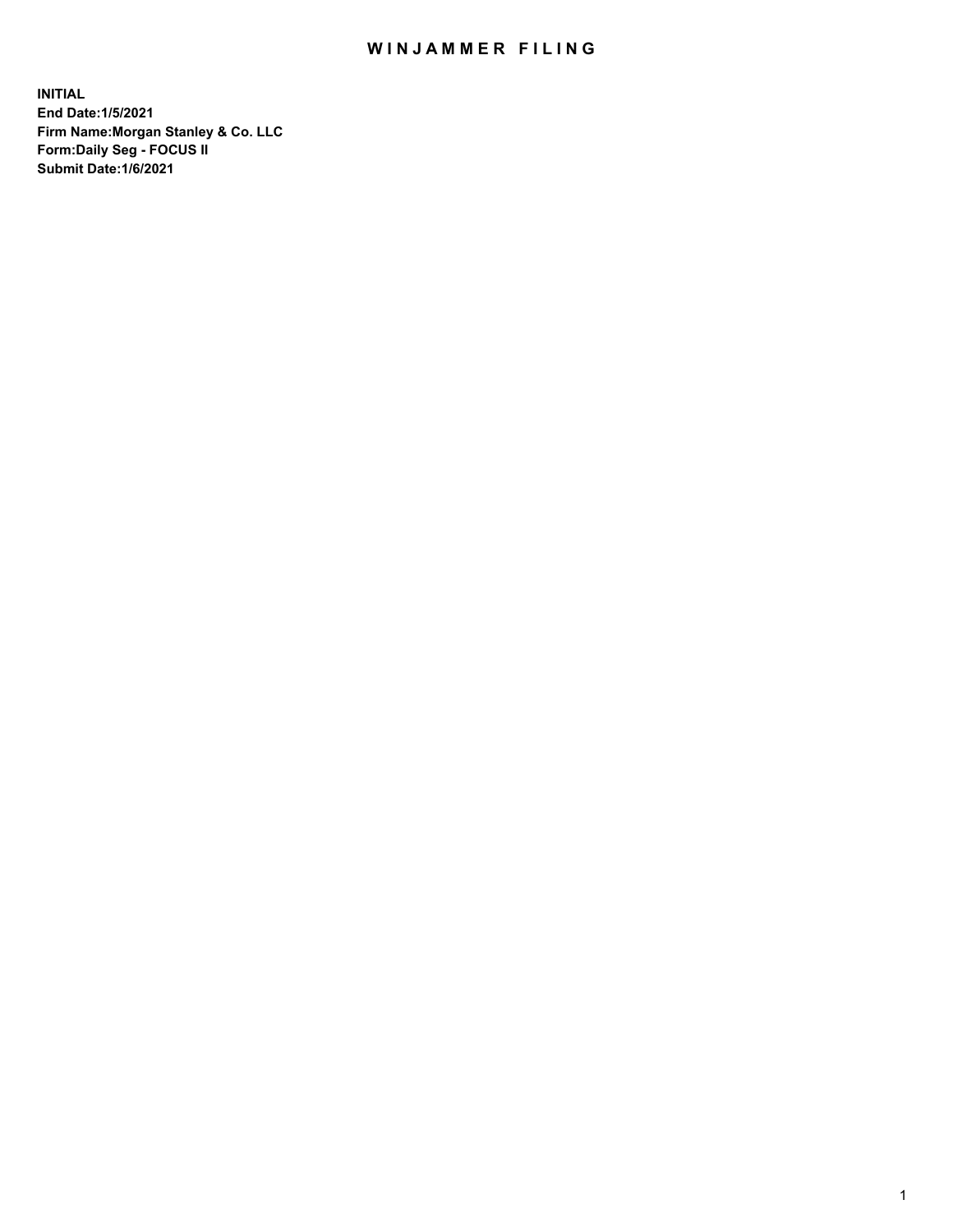**INITIAL End Date:1/5/2021 Firm Name:Morgan Stanley & Co. LLC Form:Daily Seg - FOCUS II Submit Date:1/6/2021 Daily Segregation - Cover Page**

| Name of Company                                                                                                                                                                                                                                                                                                                | <b>Morgan Stanley &amp; Co. LLC</b>                     |
|--------------------------------------------------------------------------------------------------------------------------------------------------------------------------------------------------------------------------------------------------------------------------------------------------------------------------------|---------------------------------------------------------|
| <b>Contact Name</b>                                                                                                                                                                                                                                                                                                            | <b>Ikram Shah</b>                                       |
| <b>Contact Phone Number</b>                                                                                                                                                                                                                                                                                                    | 212-276-0963                                            |
| <b>Contact Email Address</b>                                                                                                                                                                                                                                                                                                   | Ikram.shah@morganstanley.com                            |
| FCM's Customer Segregated Funds Residual Interest Target (choose one):<br>a. Minimum dollar amount: ; or<br>b. Minimum percentage of customer segregated funds required:% ; or<br>c. Dollar amount range between: and; or                                                                                                      | 235,000,000<br><u>0</u><br><u>00</u>                    |
| d. Percentage range of customer segregated funds required between:% and%.<br>FCM's Customer Secured Amount Funds Residual Interest Target (choose one):                                                                                                                                                                        | 0 <sup>0</sup>                                          |
| a. Minimum dollar amount: ; or<br>b. Minimum percentage of customer secured funds required:%; or<br>c. Dollar amount range between: and; or<br>d. Percentage range of customer secured funds required between: % and %.                                                                                                        | 140,000,000<br><u>0</u><br><u>0 0</u><br>0 <sub>0</sub> |
| FCM's Cleared Swaps Customer Collateral Residual Interest Target (choose one):<br>a. Minimum dollar amount: ; or<br>b. Minimum percentage of cleared swaps customer collateral required:% ; or<br>c. Dollar amount range between: and; or<br>d. Percentage range of cleared swaps customer collateral required between:% and%. | 92,000,000<br><u>0</u><br>0 Q<br>0 <sub>0</sub>         |

Attach supporting documents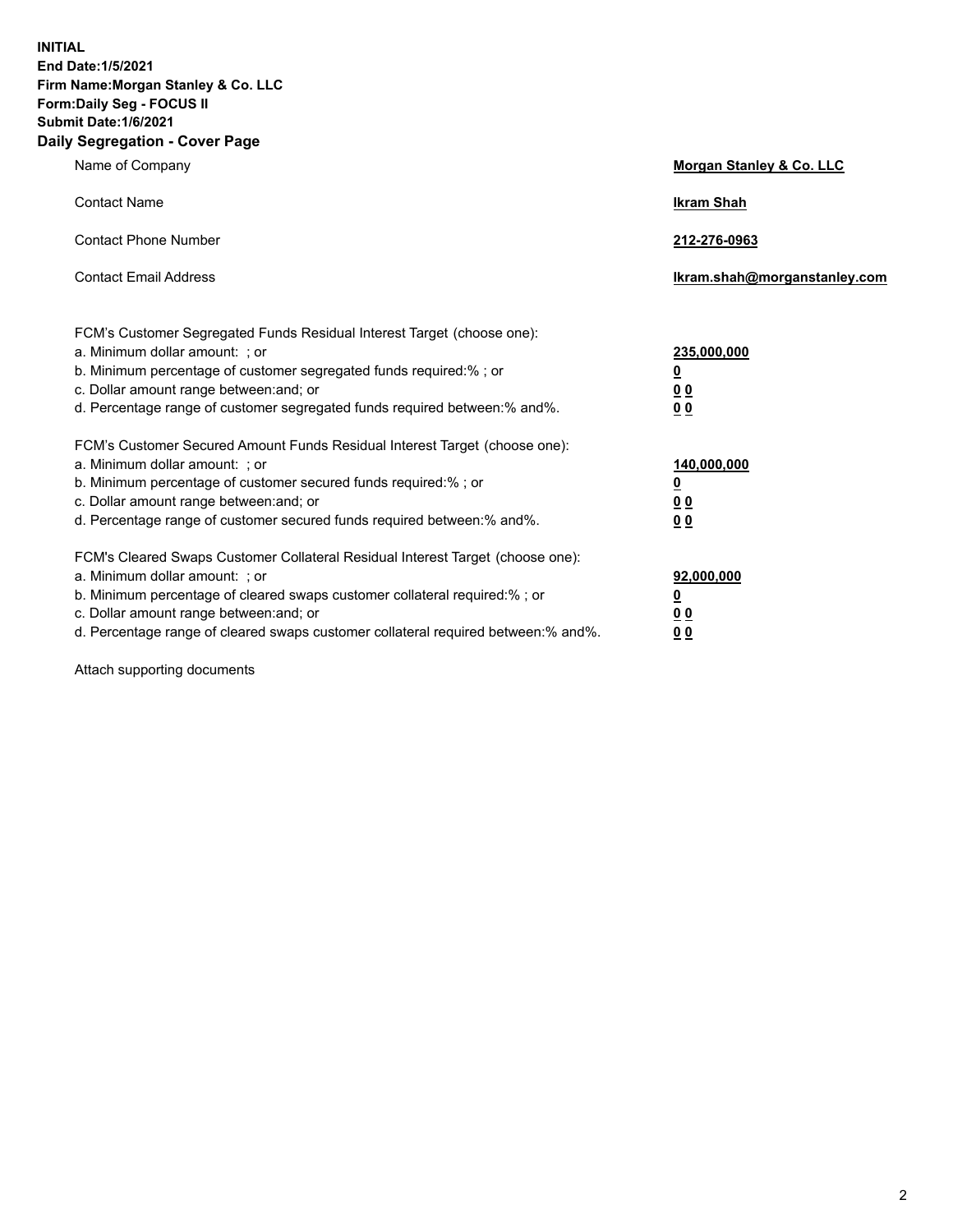## **INITIAL End Date:1/5/2021 Firm Name:Morgan Stanley & Co. LLC Form:Daily Seg - FOCUS II Submit Date:1/6/2021 Daily Segregation - Secured Amounts** Foreign Futures and Foreign Options Secured Amounts Amount required to be set aside pursuant to law, rule or regulation of a foreign government or a rule of a self-regulatory organization authorized thereunder

- 1. Net ledger balance Foreign Futures and Foreign Option Trading All Customers A. Cash **4,285,875,917** [7315]
	- B. Securities (at market) **2,235,192,536** [7317]
- 2. Net unrealized profit (loss) in open futures contracts traded on a foreign board of trade **785,046,911** [7325]
- 3. Exchange traded options
	- a. Market value of open option contracts purchased on a foreign board of trade **25,894,112** [7335]
	- b. Market value of open contracts granted (sold) on a foreign board of trade **-24,978,852** [7337]
- 4. Net equity (deficit) (add lines 1. 2. and 3.) **7,307,030,624** [7345]
- 5. Account liquidating to a deficit and account with a debit balances gross amount **74,222,300** [7351] Less: amount offset by customer owned securities **-72,440,366** [7352] **1,781,934**
- 6. Amount required to be set aside as the secured amount Net Liquidating Equity Method (add lines 4 and 5)
- 7. Greater of amount required to be set aside pursuant to foreign jurisdiction (above) or line 6.

## FUNDS DEPOSITED IN SEPARATE REGULATION 30.7 ACCOUNTS

- 1. Cash in banks
	- A. Banks located in the United States **943,854,719** [7500]
	- B. Other banks qualified under Regulation 30.7 **668,807,016** [7520] **1,612,661,735**
- 2. Securities
	- A. In safekeeping with banks located in the United States **224,332,799** [7540]
	- B. In safekeeping with other banks qualified under Regulation 30.7 **23,070,465** [7560] **247,403,264**
- 3. Equities with registered futures commission merchants
	-
	- B. Securities **0** [7590]
	- C. Unrealized gain (loss) on open futures contracts **605,219** [7600]
	- D. Value of long option contracts **0** [7610]
	- E. Value of short option contracts **0** [7615] **23,395,522** [7620]
- 4. Amounts held by clearing organizations of foreign boards of trade
	- A. Cash **0** [7640]
	- B. Securities **0** [7650]
	- C. Amount due to (from) clearing organization daily variation **0** [7660]
	- D. Value of long option contracts **0** [7670]
	- E. Value of short option contracts **0** [7675] **0** [7680]
- 5. Amounts held by members of foreign boards of trade
	-
	-
	- C. Unrealized gain (loss) on open futures contracts **784,441,693** [7720]
	- D. Value of long option contracts **25,894,112** [7730]
	-
- 6. Amounts with other depositories designated by a foreign board of trade **0** [7760]
- 7. Segregated funds on hand **0** [7765]
- 8. Total funds in separate section 30.7 accounts **7,575,878,475** [7770]
- 9. Excess (deficiency) Set Aside for Secured Amount (subtract line 7 Secured Statement Page 1 from Line 8)
- 10. Management Target Amount for Excess funds in separate section 30.7 accounts **140,000,000** [7780]
- 11. Excess (deficiency) funds in separate 30.7 accounts over (under) Management Target **127,065,917** [7785]

**0** [7305]

[7354] **7,308,812,558** [7355]

**7,308,812,558** [7360]

[7530]

[7570]

A. Cash **22,790,303** [7580]

 A. Cash **2,919,271,729** [7700] B. Securities **1,987,789,272** [7710] E. Value of short option contracts **-24,978,852** [7735] **5,692,417,954** [7740] **267,065,917** [7380]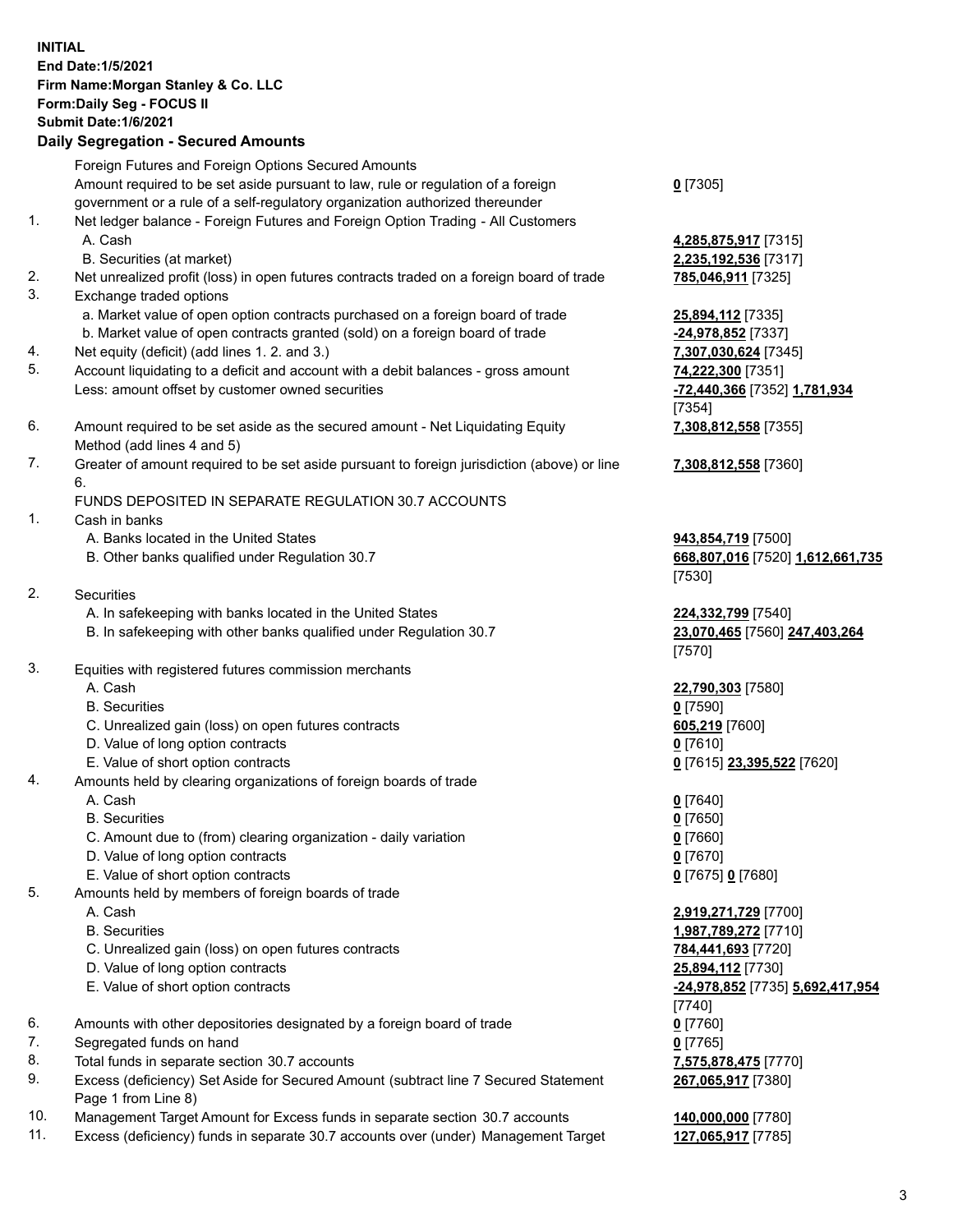**INITIAL End Date:1/5/2021 Firm Name:Morgan Stanley & Co. LLC Form:Daily Seg - FOCUS II Submit Date:1/6/2021 Daily Segregation - Segregation Statement** SEGREGATION REQUIREMENTS(Section 4d(2) of the CEAct) 1. Net ledger balance A. Cash **14,849,946,075** [7010] B. Securities (at market) **8,104,714,700** [7020] 2. Net unrealized profit (loss) in open futures contracts traded on a contract market **3,087,447,983** [7030] 3. Exchange traded options A. Add market value of open option contracts purchased on a contract market **529,428,549** [7032] B. Deduct market value of open option contracts granted (sold) on a contract market **-445,199,047** [7033] 4. Net equity (deficit) (add lines 1, 2 and 3) **26,126,338,260** [7040] 5. Accounts liquidating to a deficit and accounts with debit balances - gross amount **419,767,922** [7045] Less: amount offset by customer securities **-417,343,722** [7047] **2,424,200** [7050] 6. Amount required to be segregated (add lines 4 and 5) **26,128,762,460** [7060] FUNDS IN SEGREGATED ACCOUNTS 7. Deposited in segregated funds bank accounts A. Cash **5,105,987,425** [7070] B. Securities representing investments of customers' funds (at market) **0** [7080] C. Securities held for particular customers or option customers in lieu of cash (at market) **903,388,904** [7090] 8. Margins on deposit with derivatives clearing organizations of contract markets A. Cash **13,140,433,449** [7100] B. Securities representing investments of customers' funds (at market) **0** [7110] C. Securities held for particular customers or option customers in lieu of cash (at market) **7,201,325,796** [7120] 9. Net settlement from (to) derivatives clearing organizations of contract markets **168,576,625** [7130] 10. Exchange traded options A. Value of open long option contracts **529,428,549** [7132] B. Value of open short option contracts **-445,199,047** [7133] 11. Net equities with other FCMs A. Net liquidating equity **9,822,602** [7140] B. Securities representing investments of customers' funds (at market) **0** [7160] C. Securities held for particular customers or option customers in lieu of cash (at market) **0** [7170] 12. Segregated funds on hand **0** [7150] 13. Total amount in segregation (add lines 7 through 12) **26,613,764,303** [7180] 14. Excess (deficiency) funds in segregation (subtract line 6 from line 13) **485,001,843** [7190] 15. Management Target Amount for Excess funds in segregation **235,000,000** [7194]

16. Excess (deficiency) funds in segregation over (under) Management Target Amount

**250,001,843** [7198]